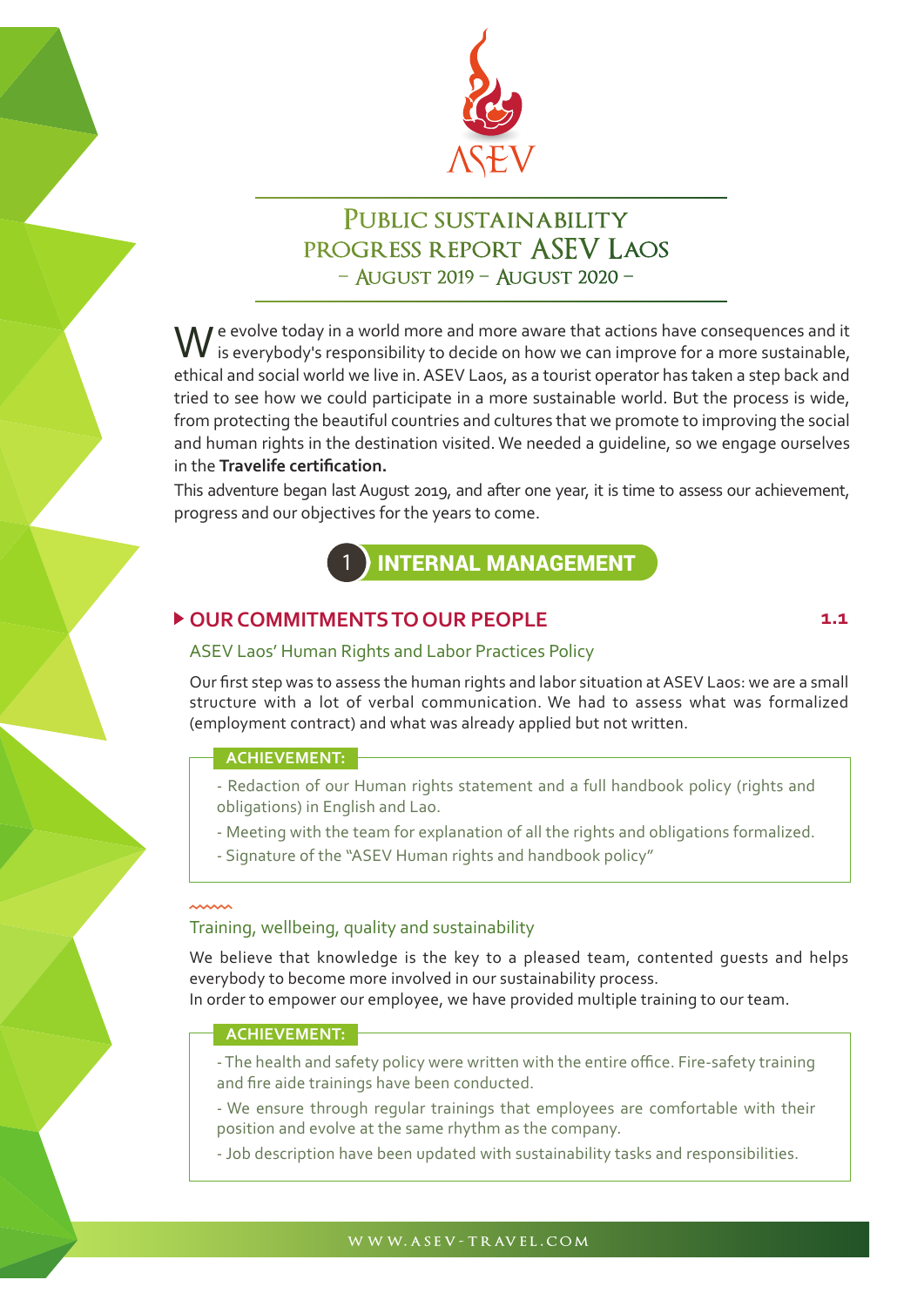- 95% of the team have successfully passed the *"basic sustainability training"* and received a diploma delivered by Travelife.

- 100% of our permanent guides have successfully passed the *"leading the way – guide training"* and received a diploma delivered by Travelife

- Child Protection training: All the key staff: tour guide, operation team, general manager have successfully passed the *"Child protection training"* and received a diploma delivered by Travelife

#### *> Improvement needed; action planned:*

- To improve the formal communication about sustainability issues in office and agency
- **Summer 2021:** prepare a trainee position announcement, supervision.

**Summer 2021:** Be part of the ChildSafe Movement **6 3ChildSafe** and become a "Child Safe supporter"



 **Summer 2021:** To extend the *"leading the way – guide training"* and **"Child protection training"** to freelance tour leaders.

## **OUR COMMITMENTS TO THE ENVIRONMENT 1.2**

#### **ACHIEVEMENT:**

#### **Redaction and implementation of our office environmental policy:**

- o Energy and water reduction plan
	- Electricity and water consumption are recorded and monitored to follow-up our improvement.
	- Create note/reminder for light, air-conditioning and equipment switch off.
	- Energy saving mode: purchase equipment with energy saving mode or sustainable label, training for computer saving mode during break.
	- Collect rain water to water the garden and clean the outside area.
	- Good maintenance schedule for equipment
	- Cleaning product using biotechnology: dry cleaning: reduce water and reduce grey water.

#### o Waste reduction and sustainable purchase policy

- Office is a 100% free plastic zone: no single use plastic.
- Purchase policy: to buy with a mind for packaging, locally made product, durable product.
- Refillable water bottles have been given to the whole team.

- Reducing paper consumption and ink by printing only when necessary: email, QR Code, printing in A5 instead of A4, re-use paper.

- 
- Good maintenance schedule for equipment
- Our A4 paper come from certified sustainable company.

- Marketing material: **40% reduction** of our brochure printing between 2019 and 2021 and switch to a sustainable printing company

#### o Mobility policy:

- We monitor our carbon footprint for.

- Staff transportation to/from office
- Business travel in and out of the country

- Average transportation distance for employees to/from office is 4 km round trip. Bicycles are at disposal for employees.

#### **Presentation of these policies to the team, training, environment issues include in monthly meeting.**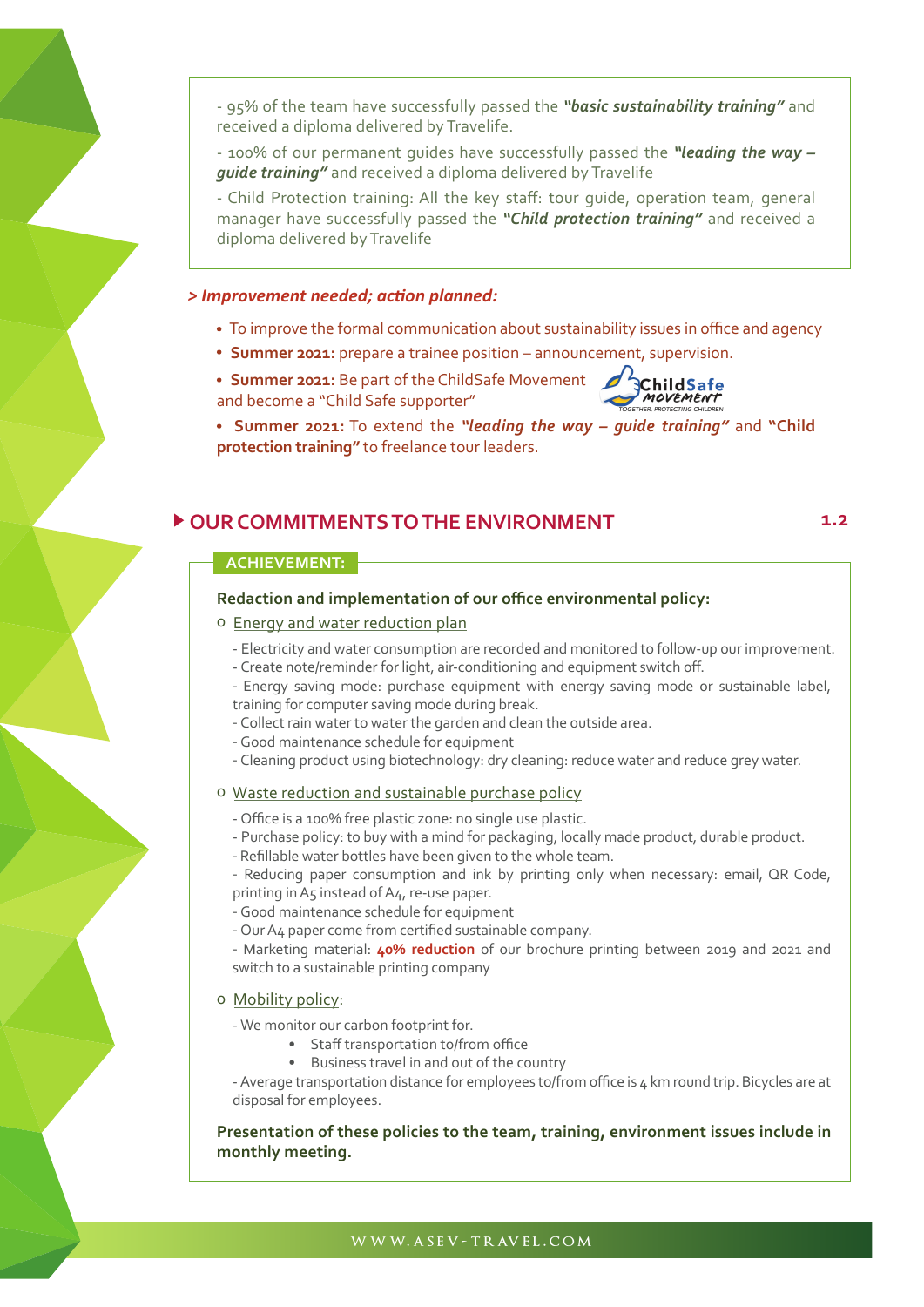#### *> Improvement needed; action planned:*

 **2021:** Replacement of all lightening equipment to 100% LED: it was supposed to be done in 2020, but with the COVID situation, the budget has been frozen until borders open again. To do in 2021

 **2021:** Carbon Offset for business travel: the budget has been validated for our first carbon offset in 2021. The offset company have been selected: https://www.goldstandard.org/



As a travel agency we work with various tour operators: hotels, restaurants, activity providers. Our choice of partners has an impact on our sustainability level and we continuously build a sustainable network and create privileged partnerships.

#### **ACHIEVEMENT:**

- Assessment and evaluation of the sustainability level of our suppliers.
- Highlight to our sales team and travel agent partners our most "engaged" suppliers.
- Inform our partners about our sustainability engagement and what this will mean for them.
- Encourage our partners to engage in more sustainable practices:

- We have provided them with a sustainable guideline for self-assessment. - We have Included sustainability clauses through a contract addendum that they have to sign. We clearly indicate that the compliance to these criteria has a direct impact in our partnering choice process. They need to be:

• Actively engaged in reducing their environmental impact: energy and water reduction and waste management.

• Support the local community, be sensitive to environment projects and wildlife protection.

- Creation of a "sustainability logo" to highlight our "engaged" partner in our program and when the logo is not possible, a sentence is added "social and environment friendly partner"
- Refuse to work with suppliers who are not complying with our fundamental sustainable requirements:

**- For hotels and restaurants:**

- Respect human rights
- Child protection • Customer privacy
- Promotion of souvenirs and/or food that contain threatened flora and fauna species listed in the CITES treaty (www.cites.org).

**- For activities:** same regulations as for hotels and restaurants, with an extra clause about captive animals and wildlife interaction

- To have in every program proposed and validated at least 1 restaurant, 1 hotel and 1 activity "sustainable"
- Amendment to our transportation service contract to include security and sustainability good practices.

#### *> Improvement needed; action planned:*

- To create a Sensible activity guideline. This guideline would be sent to our activity provider to help them improve their sustainability level.
- To create an inspection report for our operation team that includes sustainability criteria.

 **2022:** Hotel and restaurant: To ask our partner to do a sustainability self-assessment and send us the result.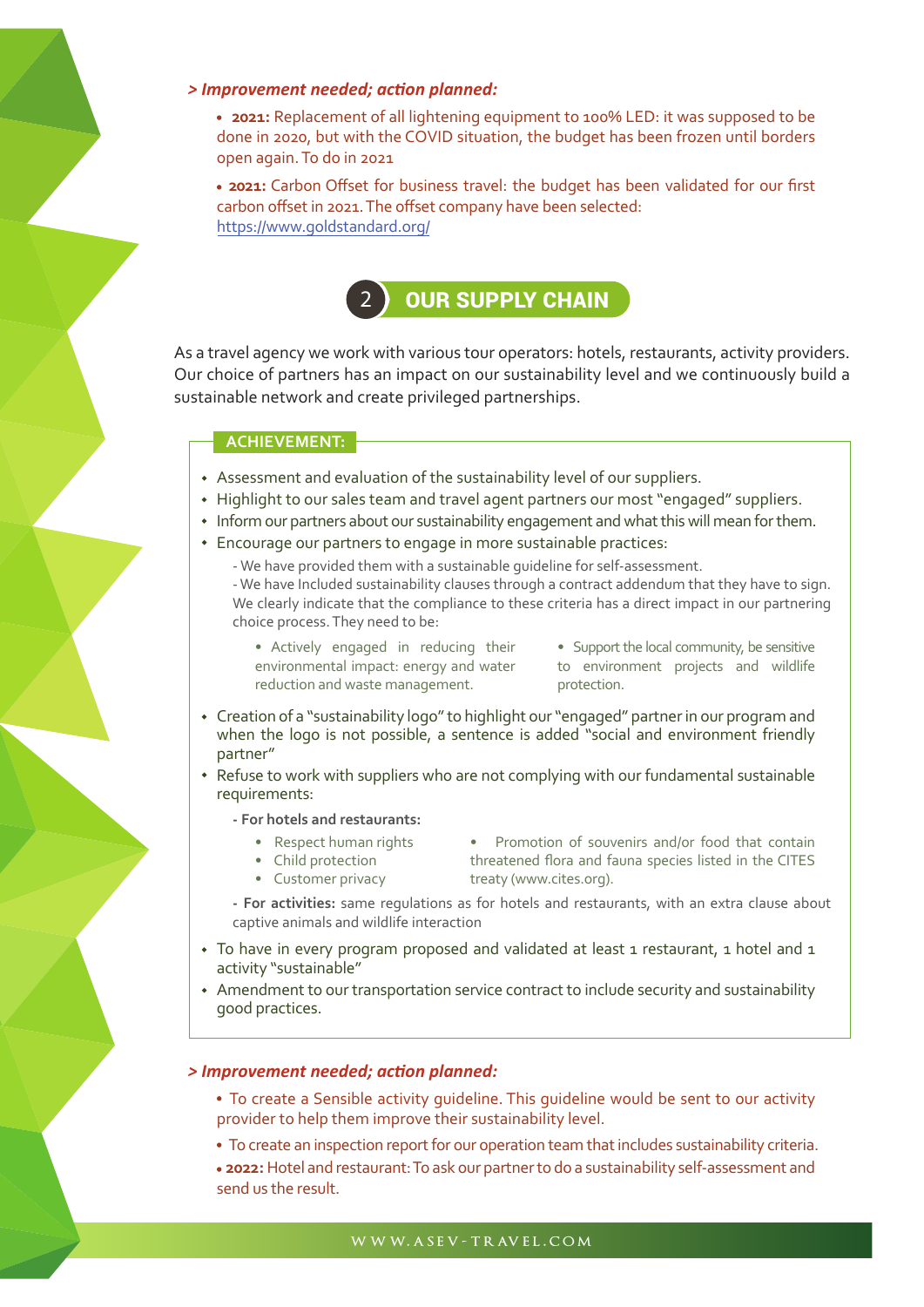**2019:** we have been assessing shared transportation to airport for FIT, from October 19 to March 20. The first result has not been satisfying for several reasons:

- o Very few guests have flight scheduled in the same time-frame.
- o For these few guests, when emails were sent to inform them of a potential shared transportation, they were asking for reduction

*Conclusion: if we wanted to implement these shared airport transportations, communication should be done prior to booking, in the program. But concern have been raised by the sales team that guests were going to complain. Would it be worth it if in reality, very few scheduled flights would permit a shared transportation?*

 To increase our "sustainable" supplier portfolio and add more and more sustainable partner in our program.

## 3 WORKING FURTHER TOWARDS SUSTAINABILITY

#### **\*\*\* ACHIEVEMENT \*\*\***

#### **3-1. Local community**

#### o Supporting local projects:

ASEV Laos is involved in several local projects:

- Sponsored runners for "Run for children - Luang Prabang half marathon" in October 2018 and 2019. All revenue went to the Lao Friends Children Hospital.

- In 2019, ASEV Laos financed the construction of a traditional eco bungalow for the Mekong Eden Farm, an organic farm located 30 minutes by boat outside of Luang Prabang. 50% of the construction is a donation, 50% is an "advance on future booking."

- Participate in community projects: Tree planting days, blood donation campaigns, donation to villages for traditional festival days, etc.

#### o Support local sustainable programs by raising awareness to our customers and propose to them a variety of ways to support local initiatives:

2019-2020: implementation of donations through our guests for 2 projects:





*The Mekong Elephant Park in Pakbeng The Discovery Center in Luang Prabang*

When customers choose to participate in these activities, the donation is automatically added to the invoice. Refund to project is done every 4 months.

#### *> Improvement needed; action planned:*

 **In 2021**, the Discovery Center donations will be replaced by Mekong Eden Farm project. The Mekong Eden Farm project will be featured more in our program proposal through day excursion and/or 2 days/1-night package.

 We will work on improving communication by giving more details about the project financed by donations.

#### **3-2. Destination**

o Assessment of all tours proposed and removal of sensitive destinations/activities: elephant riding, school visits….

o Creation of 100% sustainable packaged tours.

#### *> Improvement needed; action planned:*

- To create more sustainable packages.
- To be involved in more biodiversity conservation project.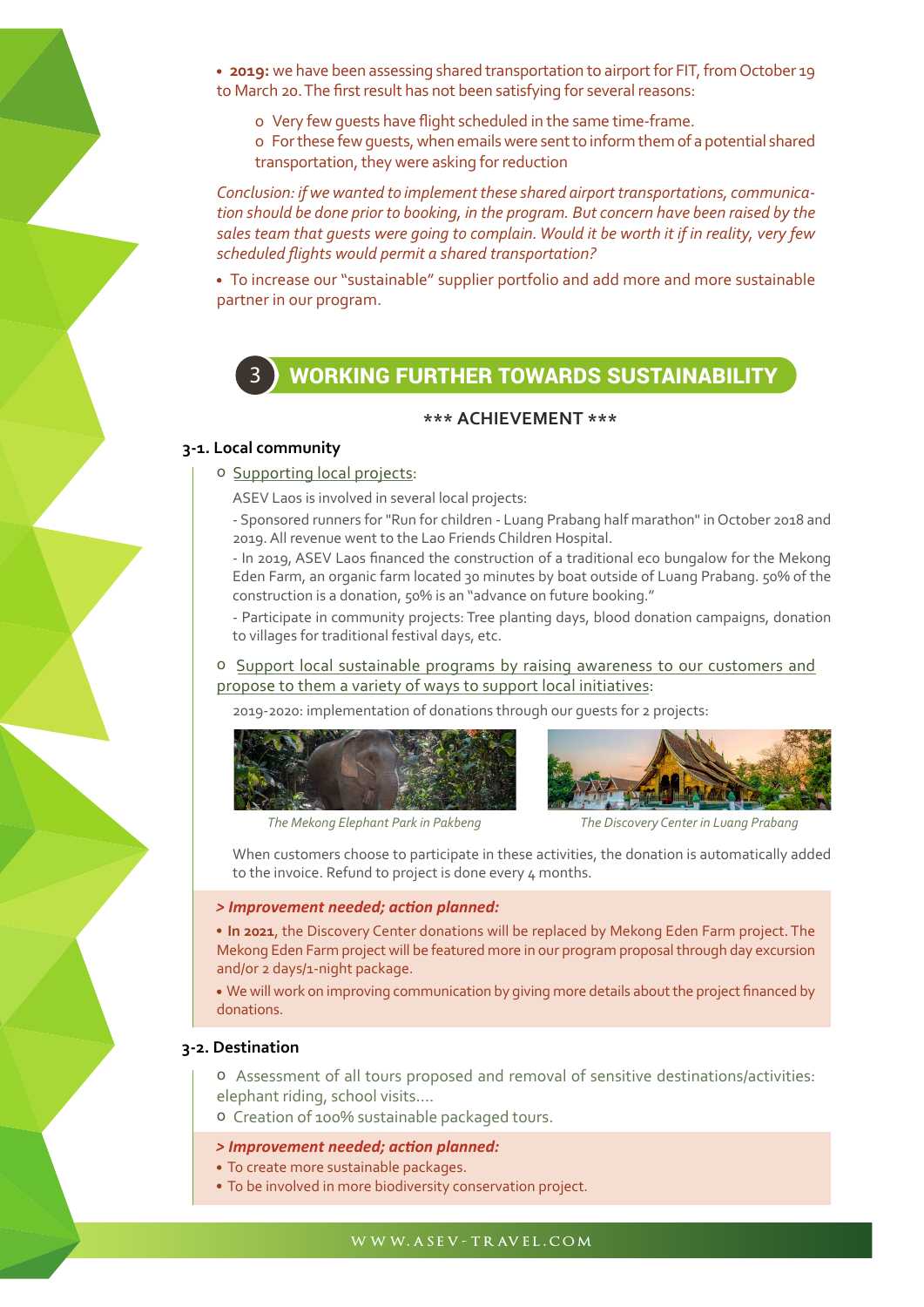

sustainable engagement, bringing awareness about sustainability issues in their destination and giving our customers sustainable tools to make informed decisions. Our customers have always been our priority in terms of privacy, transparency, services and satisfaction. Our main changes this last year have been to communicating about our

#### **\*\*\* ACHIEVEMENT \*\*\***

- Prior to booking: We work to provide travelers with more and more sustainable options in terms of transport, activities, accommodation and restaurants. We highlight these sustainable options with a "sustainable logo" in our programs and website.
- ▶ We created our "Laos sustainable practice quide" that give quest knowledge before and during their stay about:
	- Providing them with relevant information about Laos (culture, history, religions) for a broader appreciation of the country.
	- Giving them necessary health and safety information for a hassle-free trip (emergency contact, health tips...)
	- Informing our guests about the key sustainability issues of the destination
		- General Information: do's and don'ts tips, supporting the local economy…
		- Commercial, sexual or any other form of exploitation and harassment, particularly of children and adolescents.
- All FIT quest arriving in Laos received a travel bag with a water bottle with QR code giving access to our sustainability policy, the "Laos sustainable practice guide"

#### Carbon Offset:

- Sales have been trained to calculate the carbon impact for each program sent to guest before booking.

- Program mentions now the carbon impact for:

- National flight
- Regional flight for multi-destination tours

- With the total carbon impact for their national and regional flight operated by ASEV Laos, we give suggestions for carbon offset project in south-east Asia

#### *> Improvement needed; action planned:*

#### **2022 target:**

- Carbon offset of air transport is integrated as voluntary option in the booking form with the payment channeled through the travel company.

- To improve ASEV Laos team knowledge and involvement in all carbon offset projects that we support.

 In the feedback form given to guests at the end of their stay in Laos, add more sustainability questions.

• To develop the QR Code access for quests (the QR code gives access to the sustainability policy and the "Laos sustainable practice guide"); ideas to develop: stickers in the cars, on the water refill point…